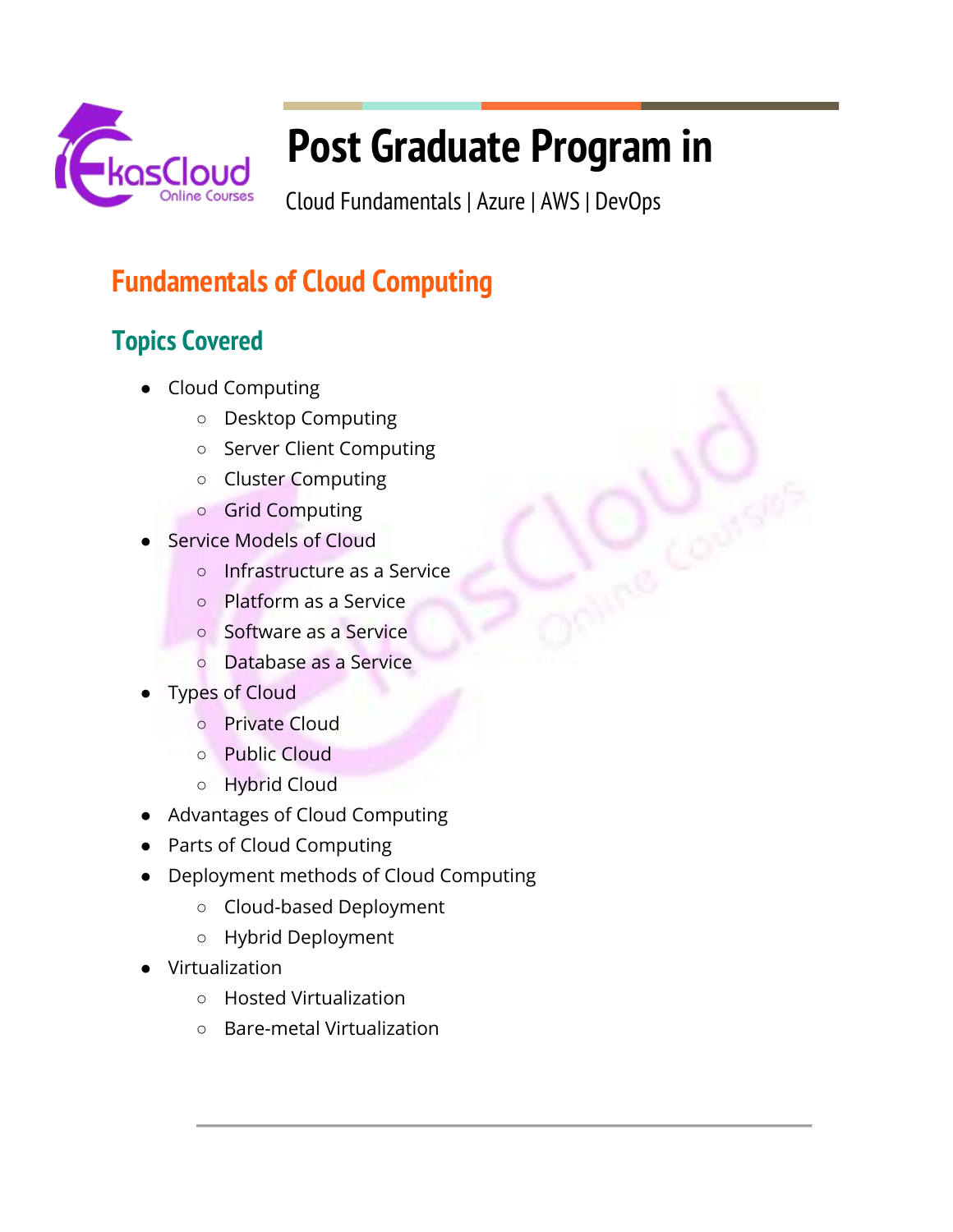### **Azure Fundamentals**

### **Azure Fundamentals and Core Services**

- Azure Fundamentals
- Core Azure Architectural Concepts
- Azure Compute Services
- Azure Networking Services
- Azure Storage Services
- Azure Database and Analytics Services

### **Azure General Security and Network Security**

- Protect against Security threats on Azure
- Secure Network connectivity on Azure

### **Azure Identity, Governance, Private and Compliance Features**

- Secure access to your applications by using Azure Identify Services
- Build a cloud governance strategy on Azure
- Examine Privacy, Compliance and data protection standards on Azure

### **Azure Cost Management and Service Level Agreement**

- Plan and manage your Azure Costs
- Choose the right Azure services by examining Service Level Agreement and service lifecycle.

# **Azure Administrator**

### **Additional Resources of Azure Administrator**

- Configure Azure Resources with tools
- Use Azure Resource Manager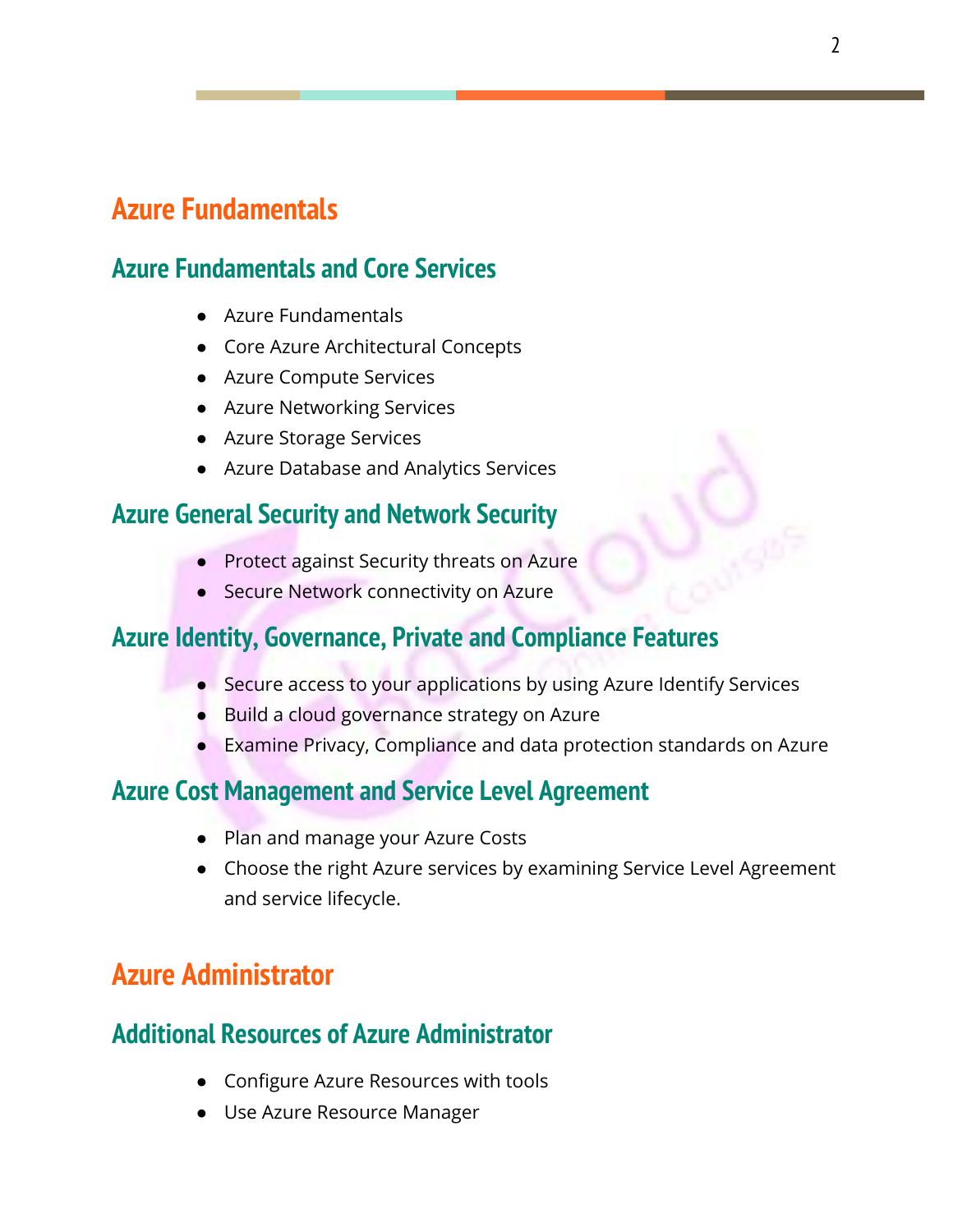- Configure Resources with ARM Templates
- Automate Azure Tasks using scripts with powershell
- Control Azure services with the Azure CLI
- Deploy Azure infrastructure by using JSON ARM Templates

#### **Manage Identities and Governance in Azure**

- Configure Azure Active Directory
- Configure User and Group accounts
- Configure Subscription
- Configure Azure Policy
- Configure Role-Based Access Control
- Create Azure Users and Groups in Azure Active Directory
- Secure your Azure Resources with Azure Role-Based Access Control
- Allow Users to reset their password with Azure Active Directory Self-Service Password Reset

#### **Implement and Manage Storage in Azure**

- Configure Storage Account
- Configure Blob Storage
- Configure Storage Security
- Configure Azure Files and Azure File Sync
- Configure Storage with tools
- Create an Azure Storage Account
- Control access to Azure Storage with shared access signature (SAS)
- Upload, download and manage data with Azure Storage Explorer

#### **Deploy and Manage Azure Compute Resources**

- Configure Virtual Machine
- Configure Virtual Machine Availability
- Configure Virtual Machine Extension
- Configure App Service Plan
- Configure Azure App Services
- Configure Azure Container Instances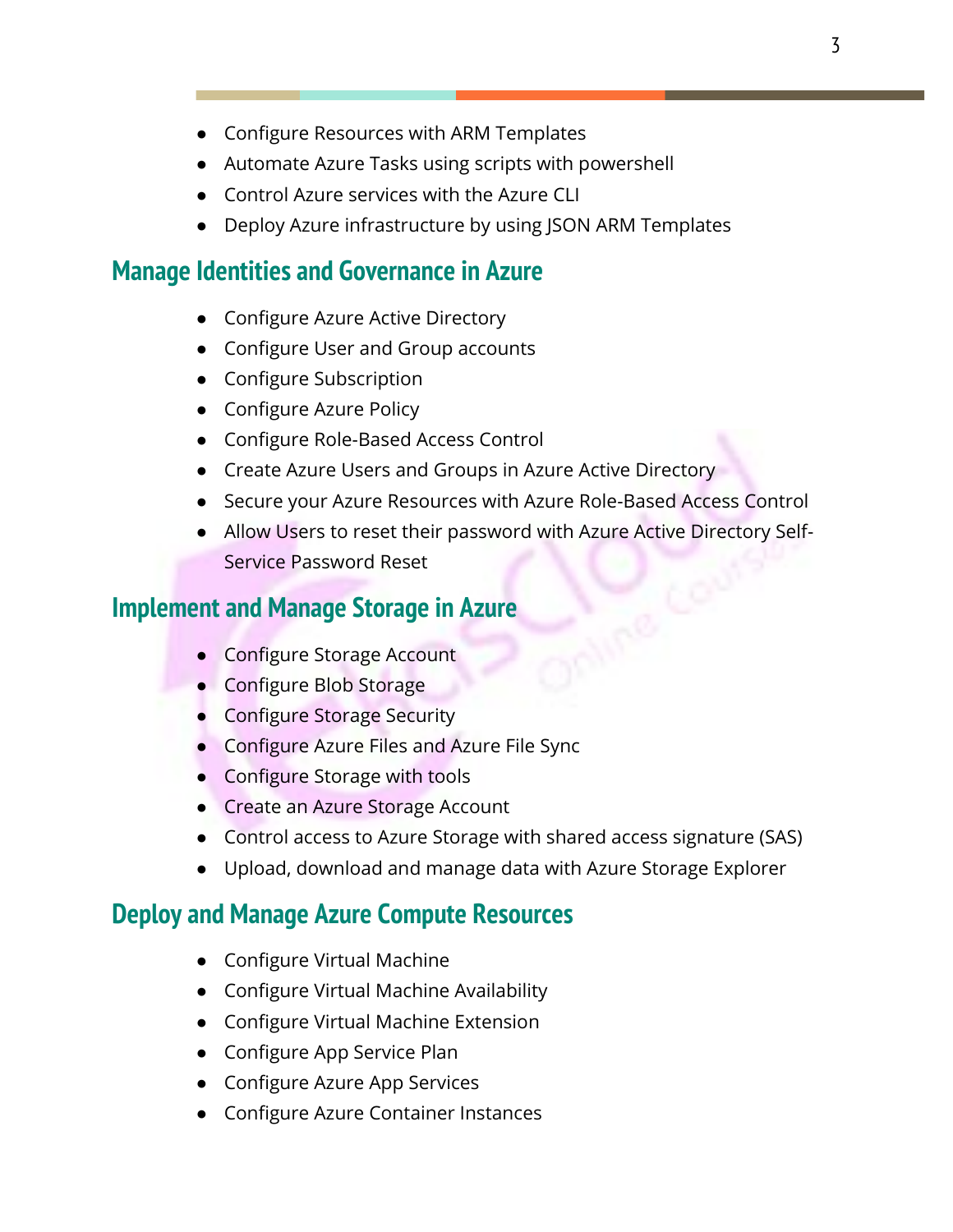- Configure Azure Kubernetes Services
- Manage Virtual Machine with Azure Command Line Interface
- Create a Windows Virtual Machine in Azure
- Host a Web application with Azure App Services
- Protect your Virtual Machine Settings with Azure Automation State Configuration

### **Configure and Manage Virtual Network for Azure Administrators**

- Configure Virtual Networks
- Configure Network Security Groups
- Configure Azure Firewall
- Configure Azure DNS
- Configure Virtual Network Peering
- Configure VPN Gateway
- Configure ExpressRoute and Virtual WAN
- Configure Network Routing and endpoints
- Configure Azure Load Balancer
- Configure Azure Application Gateway
- Design an IP Addressing schema for your Azure Deployment
- Distribute your services across Azure Virtual Networks and Integrate them by using Virtual Network Peering
- Host your domain on Azure DNS
- Manage and control Traffic flow in your Azure Deployment with routes
- Improve application scalability and resiliency by using Azure Load Balancer

#### **Monitor and Backup Azure Resources**

- Configure file and folder backups
- Configure Virtual Machine backups
- Configure Azure Monitor
- Configure Azure Alerts
- Configure Log Analytics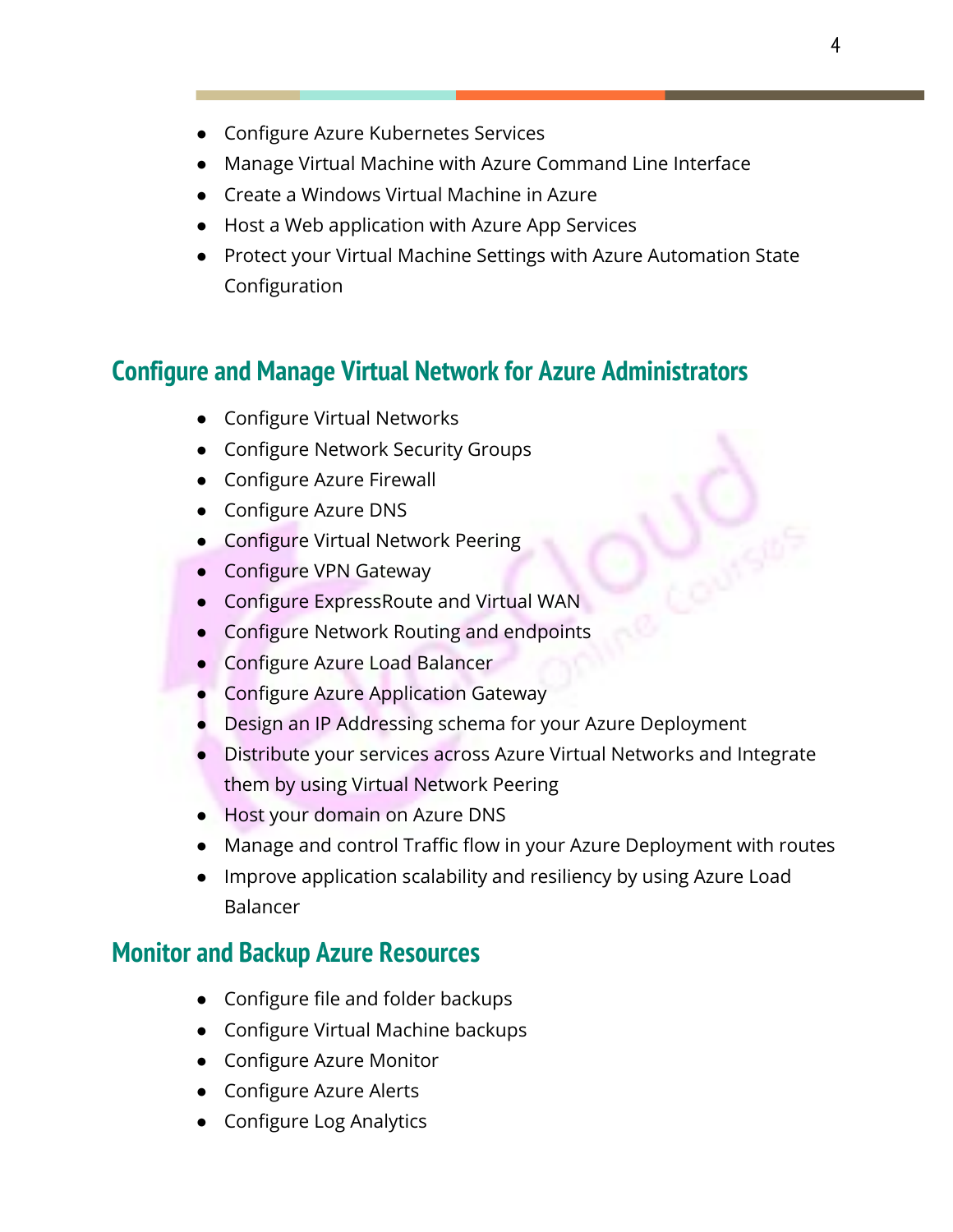- Configure Network Watcher
- Improve incident response with alerting on Azure
- Analyze your Azure infrastructure by using Azure Monitor Logs
- Monitor Performance of Virtual Machines by using Azure Monitor Virtual Machine Insight.

# **Designing Azure Infrastructure Solutions**

### **Design, Identity, Governance and Monitor Solutions**

- Design Governance
- Design Authentication and Authorization solutions
- Design a solution to log and monitor Azure Resource

#### **Design business continuity Solutions**

- Design for high Availability
- Design a solution for backup and disaster recovery.

#### **Design data storage Solutions**

- Design a data storage solution for non-relational data.
- Design a data storage solution for Relational data
- Design data integration

### **Design Infrastructure Solutions**

- Design a compute solution
- Design an application architecture
- Design network solutions
- Design migrations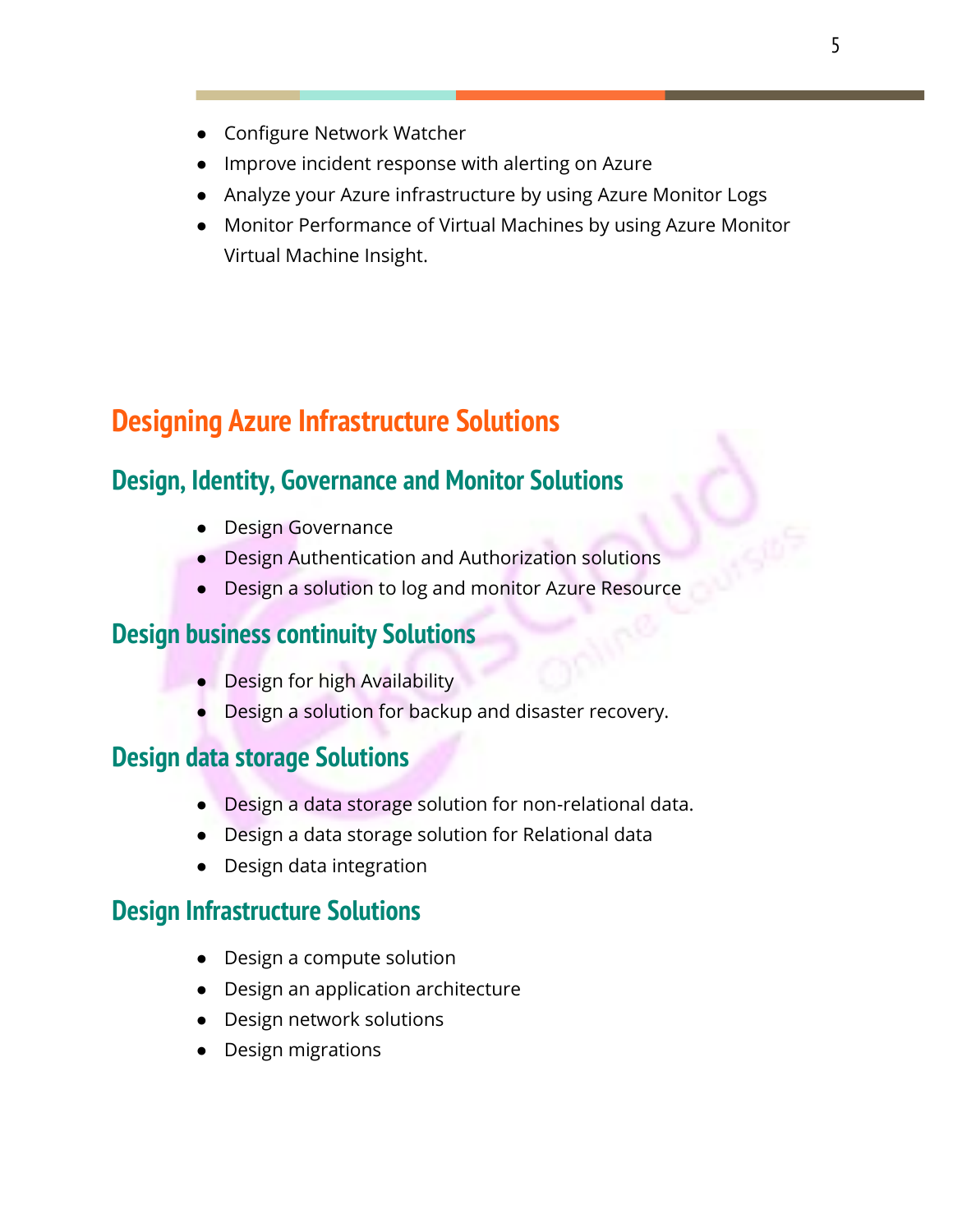# **Build great solutions with the Microsoft Azure Well Architected Framework**

- Introduction to the Microsoft Azure Well Architected Framework
- Cost Optimization
- Operational Excellence
- Performance Efficiency
- Reliability
- Security

# **Accelerate Cloud adoption with the Microsoft Cloud Adoption Framework for Azure**

- Getting started with Microsoft Cloud Adoption Framework for Azure
- Prepare for successful cloud adoption with well-defined strategy
- Prepare for cloud adoption with a data driven plan
- Choose the best Azure Landing Zone to support your requirements for cloud operations
- Migrate to Azure through repeatable processes and common tools
- Address tangible risks with the govern methodology of the cloud adoption Framework for Azure
- Ensure stable operations and optimization across all supported workloads deployed to the cloud
- Innovate applications by using Azure Cloud Technologies

# **AWS Cloud Concepts-Practitioner**

### **Define the AWS Cloud and its value proposition**

- Define the benefits of the AWS
- Explain how the AWS cloud allows users to focus on business value

### **Identify aspects of AWS Cloud economics**

● Define items that would be part of a Total cost of Ownership Proposal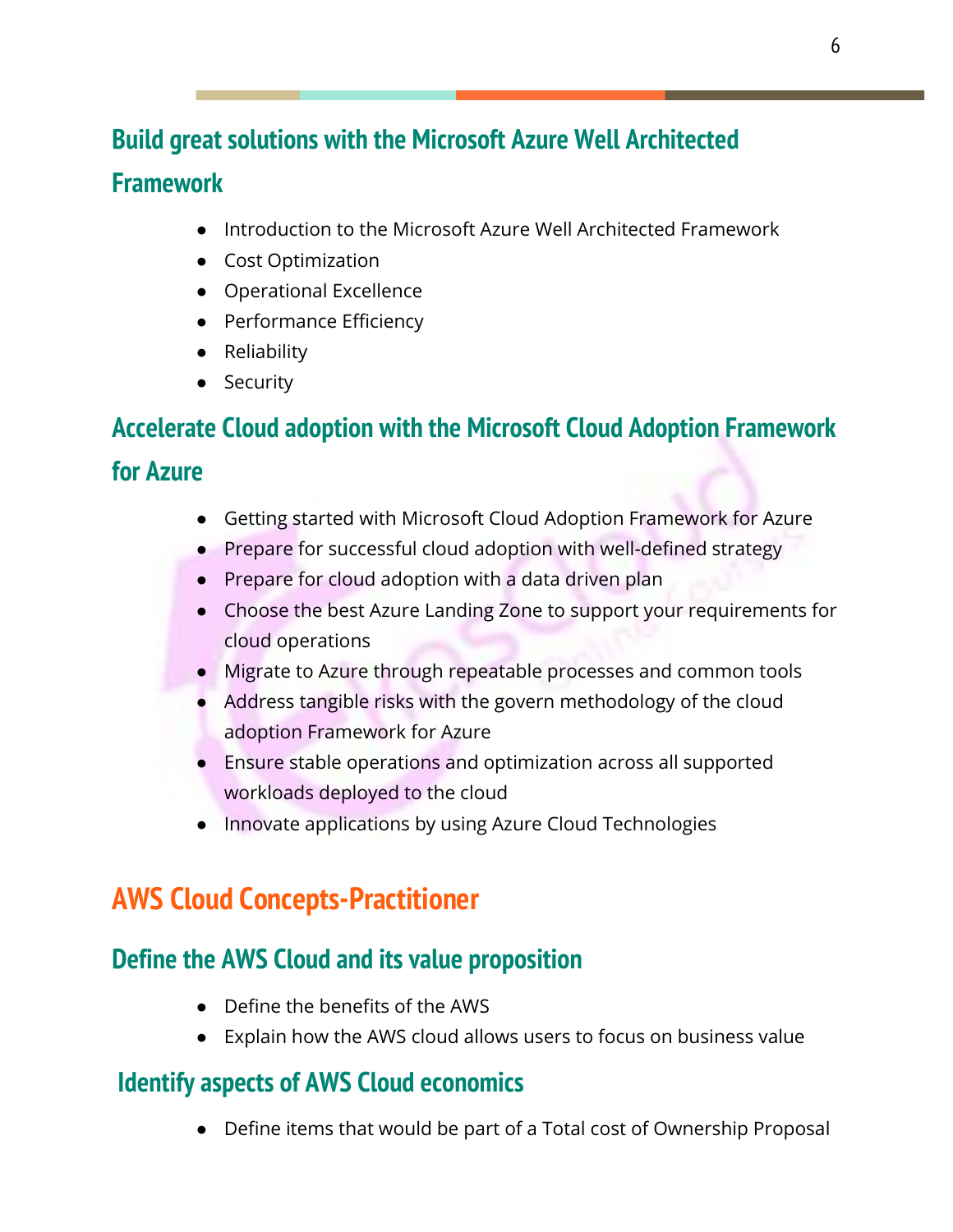● Identify which operations will reduce costs by moving the cloud

### **Explain the different cloud architecture design principles**

● Explain the design principles

# **AWS Security and Compliance**

### **Define the AWS shared responsibility model**

- Recognize the elements of the shared responsibility model
- Describe the customers responsibility model
- Describe AWS responsibilities

### **Define AWS Cloud security and compliance concepts**

- Identify where to find AWS compliance information
- At a high level, describe how customers achieve compliance on AWS
- Describe who enables encryption on AWS for a given services
- Recognize there are services that will aid in auditing and reporting
- Explain the concept of least privileged access

### **Identify AWS access management capabilities**

● Understand the purpose of User and Identity Management

### **Identify resources for security support**

- Recognize there are different network security capabilities
- Recognize there is documentation and where to find it
- Know that security checks are a component of AWS Trusted Advisor

### **Define methods of deploying and operating in the AWS cloud**

- Identify at a high level different ways of provisioning and operating in the AWS cloud
- Identify different types of cloud deployment models
- Identify connectivity options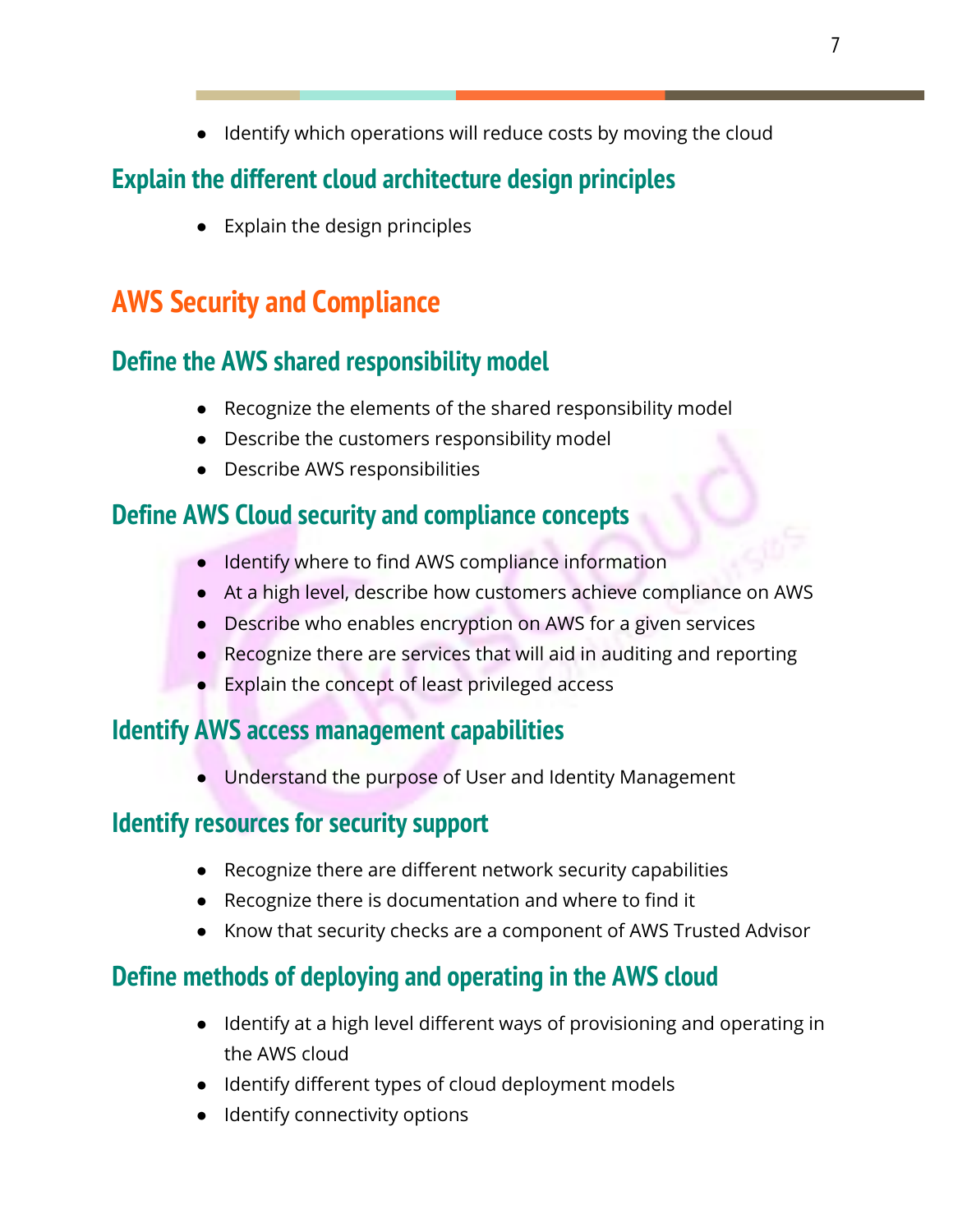### **Define the AWS Global Infrastructure**

- Describe the relationships among Regions, Availability Zones, and Edge Locations
- Describe how to achieve high availability through the use of multiple Availability Zones
- Describe when to consider the use of multiple AWS Regions
- Describe at a high level the benefits of Edge Locations

### **Identify the core AWS services**

- Describe the categories of services on AWS (Compute, Storage, Network, Database)
- Identify AWS compute services
- Identify different AWS storage services
- Identify different AWS storage services
- Identify AWS networking Services
- Identify different AWS database services

### **Identify resources for technology support**

- Recognize there is documentation (best practices, whitepapers, AWS knowledge center, forums, blogs)
- Identify the various levels and scope of AWS support
- Recognize there is a partner network including independent software vendors and system integrators
- Identify sources of AWS technical assistance and knowledge including professional services, solution architects, training and certification and the AWS Partner Network
- Identify the benefits of using AWS Trusted Advisor

# **Billing and Pricing**

### **Compare and contrast the various pricing models for AWS**

● Identify scenarios fit for On-Demand Instance pricing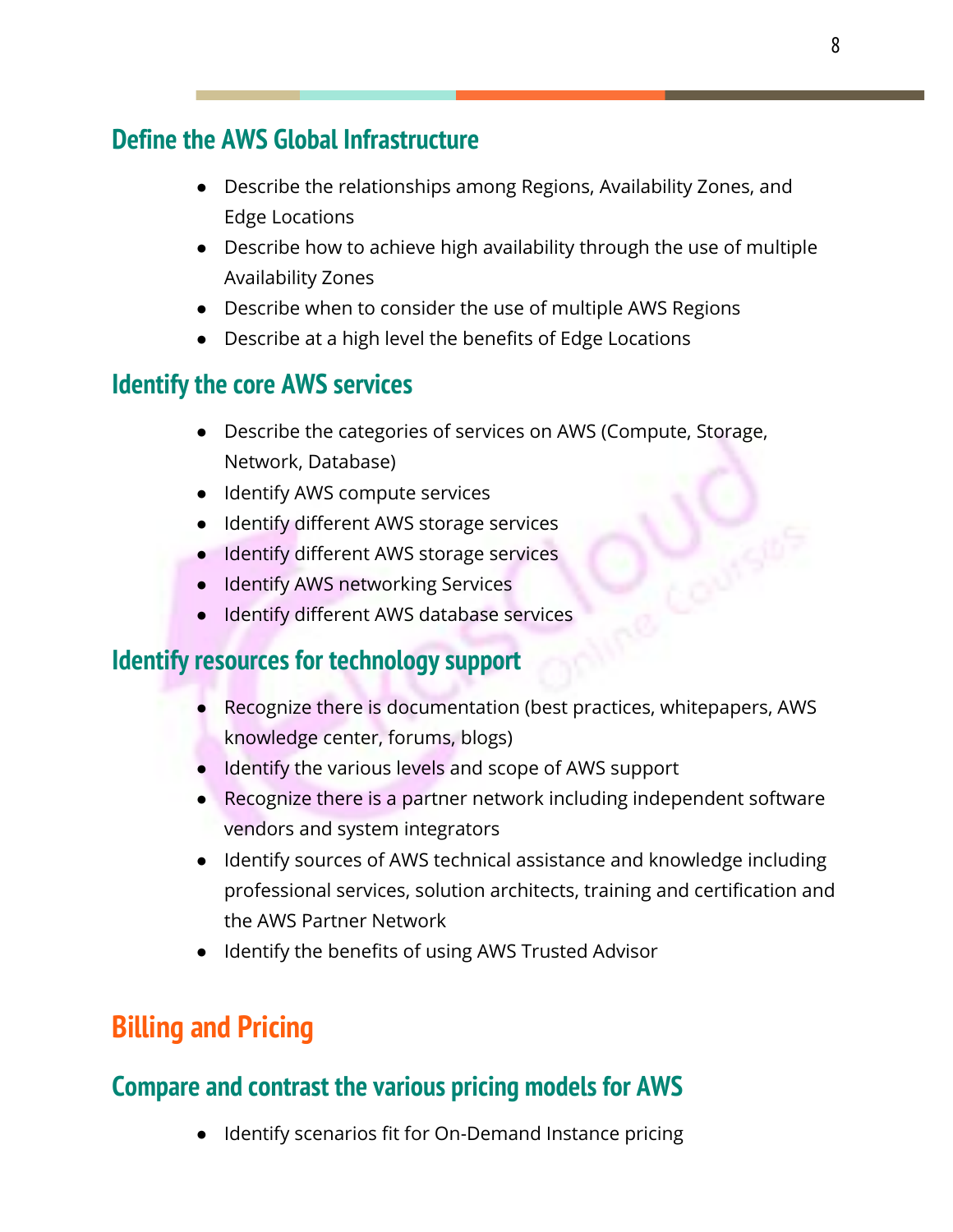- Identify scenarios fit for Reserved-Instance pricing
- Identify scenarios fit for Spot Instance pricing

# **Recognize the various account structures in relation to AWS billing and pricing**

- Recognize that consolidated billing is a feature of AWS Organizations
- Identify how multiple accounts aid in allocating costs across departments

### **Identify resources available for billing support**

- Identify ways to get billing support and information
- Identify where to find pricing information on AWS services
- Recognize that alarms and alerts exist
- Identify how tags are used in cost allocation

# **AWS Solutions Architect- Associate/Professional**

### **Design secure access to AWS resources**

- Access controls and management across multiple accounts
- AWS federated access and identity services IAM | AWS SSO
- AWS global infrastructure
- AWS shared responsibility model

### **Design secure workloads and applications**

- Application configuration and credentials security
- AWS service endpoints
- Control ports, protocols, and network traffic on AWS
- Secure application access
- Security services with appropriate use cases
- Threat vectors external to AWS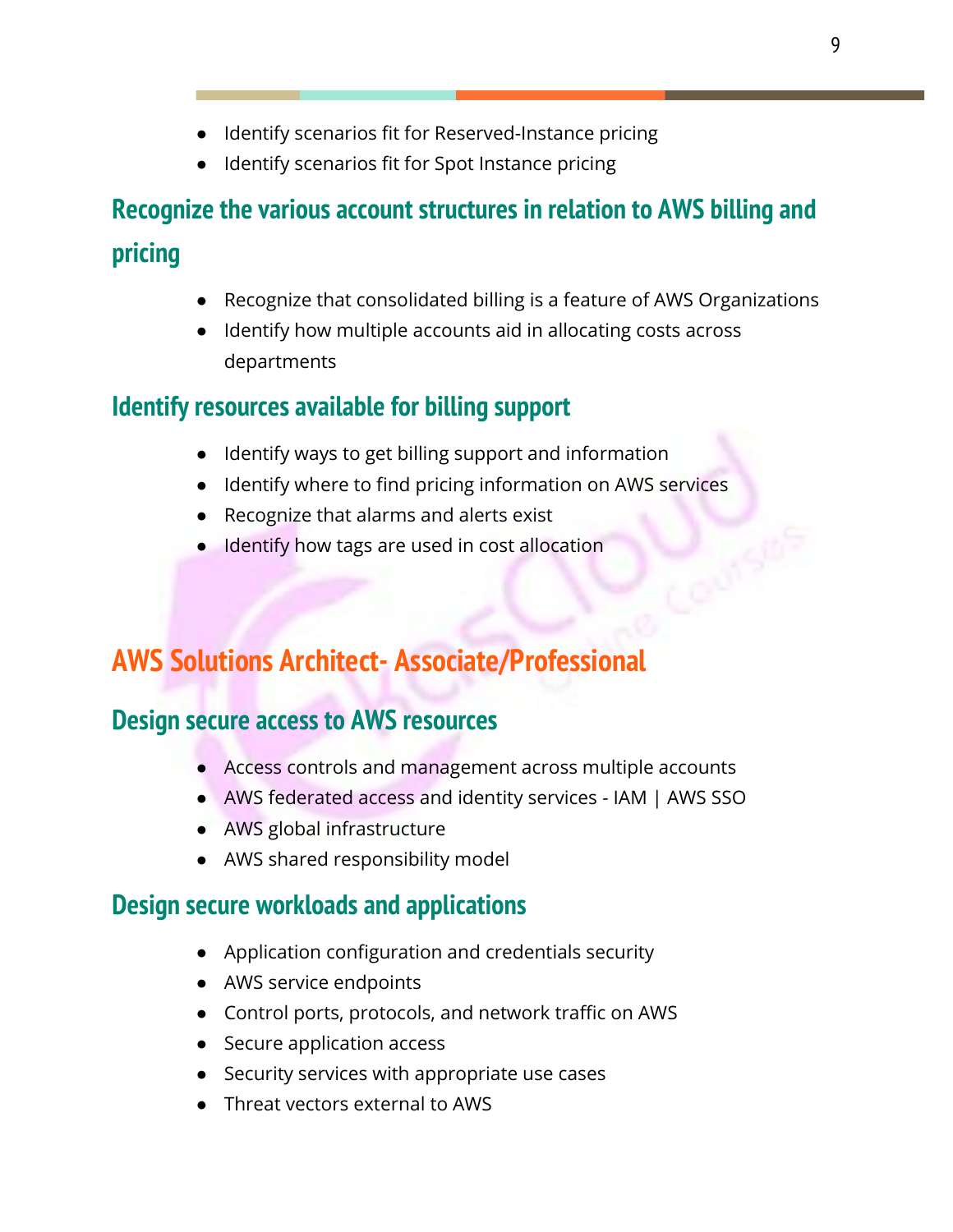### **Determine appropriate data security controls**

- Data access and governance
- Data recovery
- Data retention and classification
- Encryption and appropriate key management

### **Design Resilient Architectures**

### **Design scalable and loosely coupled architectures**

- API creation and management
- AWS managed services with appropriate use cases
- Caching strategies
- Design principles for microservices
- Event-driven architectures
- Horizontal scaling and vertical scaling
- How to appropriately use edge accelerators
- How to migrate applications into containers
- Load balancing concepts
- Multi-tier architectures
- Queuing and messaging concepts
- Serverless technologies and patterns
- Storage types with associated characteristics
- The orchestration of containers with Elastic Kubernetes Services
- When to use read replicas
- Workflow orchestration

### **Design High available and fault-tolerant architectures**

- AWS global infrastructure
- AWS managed services with appropriate use cases
- Basic networking concepts
- Disaster recovery strategies
- Distributed design patterns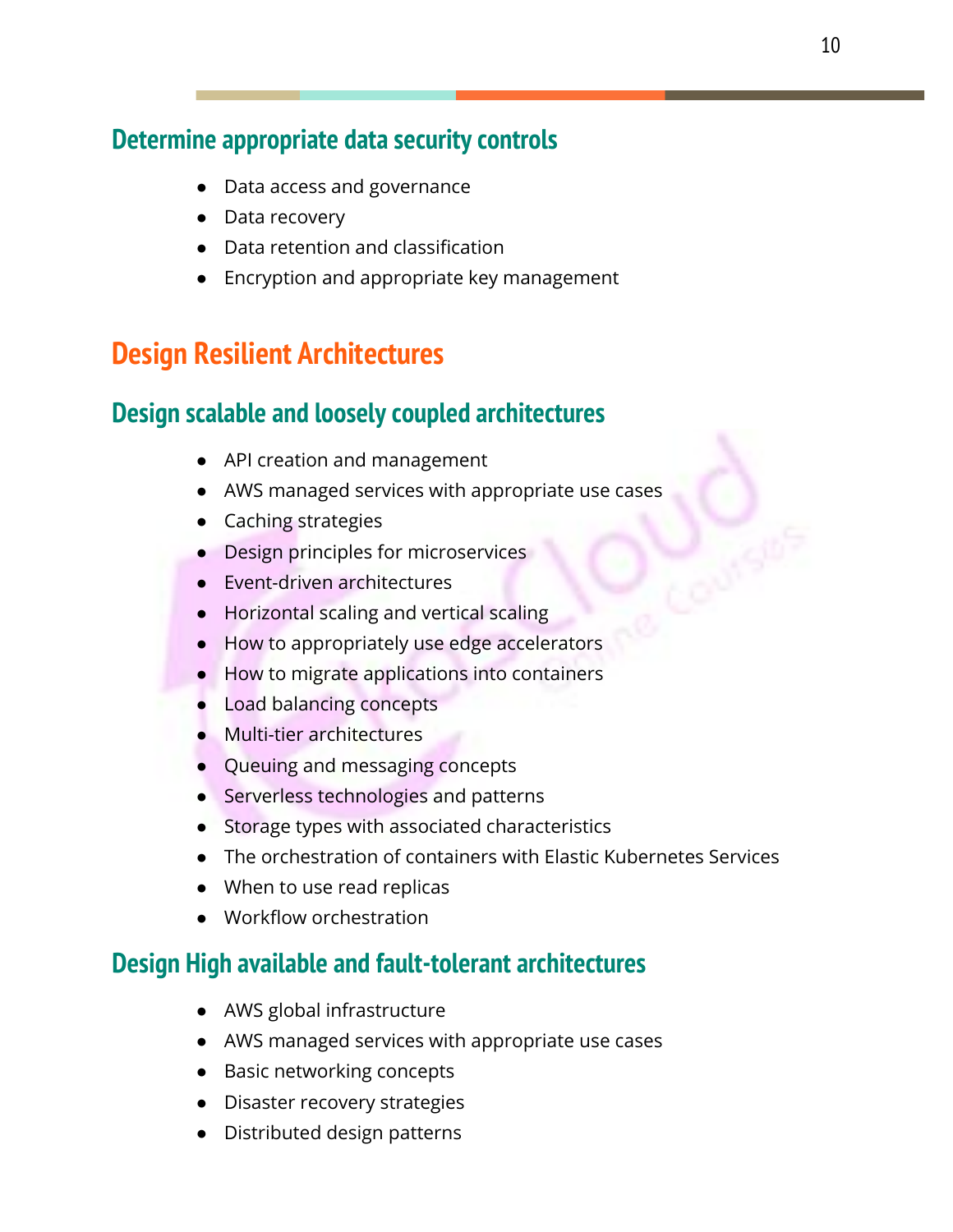- Failover strategies
- Immutable infrastructure
- Load balancing concepts
- Proxy concepts
- Service quotas and throttling
- Storage options and characteristics
- Workload visibility

# **Design High-Performing Architectures**

### **Determine high-performing and scalable storage solutions**

- Hybrid storage solutions to meet business requirements
- Storage services with appropriate use cases
- Storage types with associated characteristics

### **Design High-performance and elastic compute solutions**

- AWS compute services with appropriate use cases
- Distributed computing concepts supported by AWS global infrastructure and edge services
- Queuing and messaging concepts
- Scalability capabilities with appropriate use cases
- Serverless technologies and patterns
- The orchestration of containers

### **Determine high-performing database solutions**

- Caching strategies and services
- Data access pattern
- Database capacity planning
- Database engines with appropriate use cases
- Database replication
- Database types and services

### **Determine high-performing and scalable network architectures**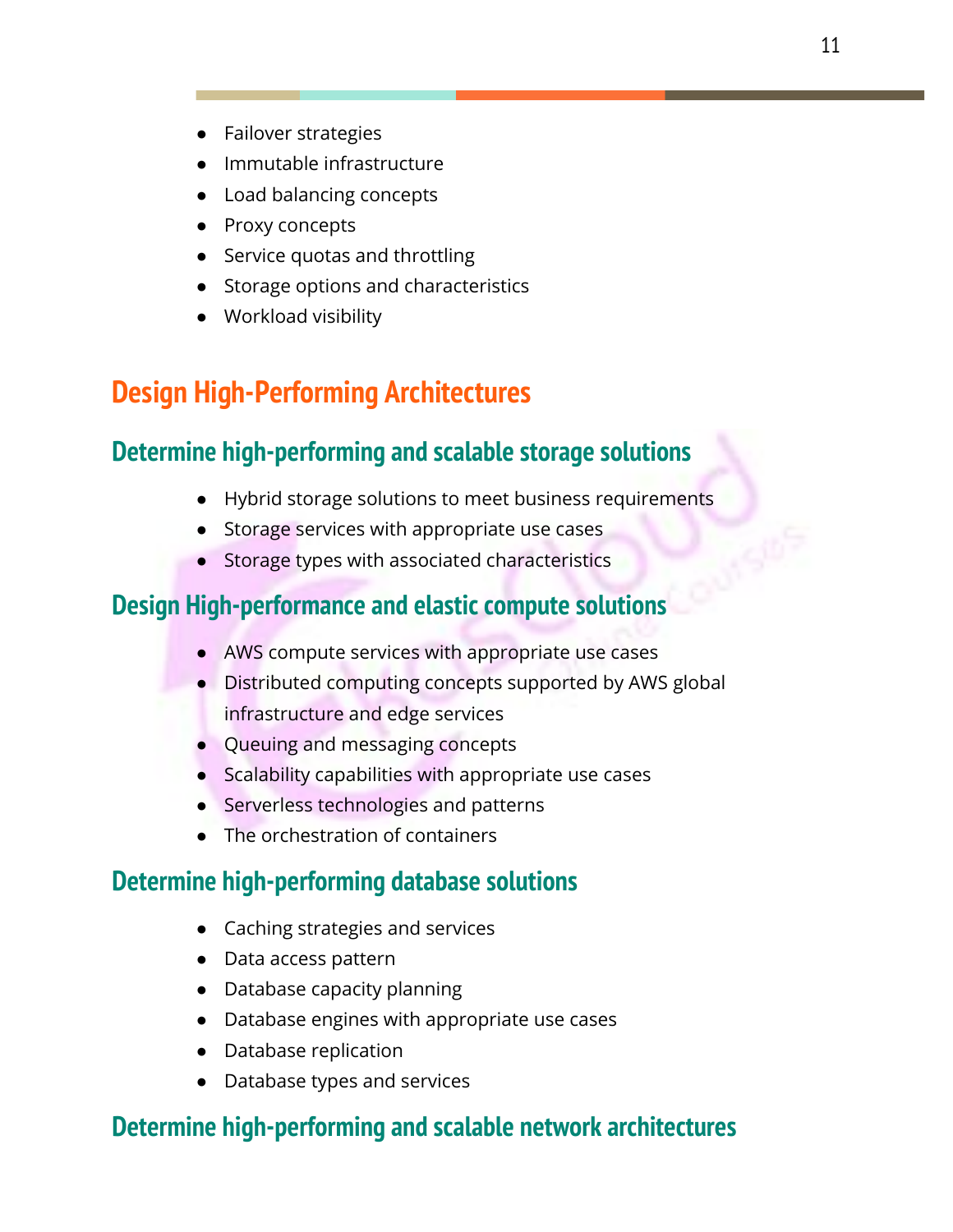- Edge networking services with appropriate use cases
- How to design network architecture
- Network connection options

### **Determine high-performing data ingestion and transformation solutions**

- Data analytics and visualization services with appropriate use cases
- Data ingestion patterns
- Data transfer services with appropriate use cases
- Data transformation services with appropriate use cases
- Secure access to ingestion access points
- Sizes and speeds indeed to meet business requirements
- Streaming data service with appropriate use cases

### **Design Cost-Optimized Architecture**

### **Design cost-optimized storage solutions**

- Access options : S3 bucket with Requester pays object storage
- AWS cost management service features
- AWS cost management with appropriate use cases
- AWS storage service with appropriate use cases
- Backup strategies
- Block storage options
- Data lifecycles
- Hybrid storage options
- Storage access patterns
- Storage tiering
- Storage types with associated characteristics

### **Design cost-optimized compute solutions**

- AWS cost management service features
- AWS cost management tools with appropriate use cases
- AWS purchasing options
- Distributed compute strategies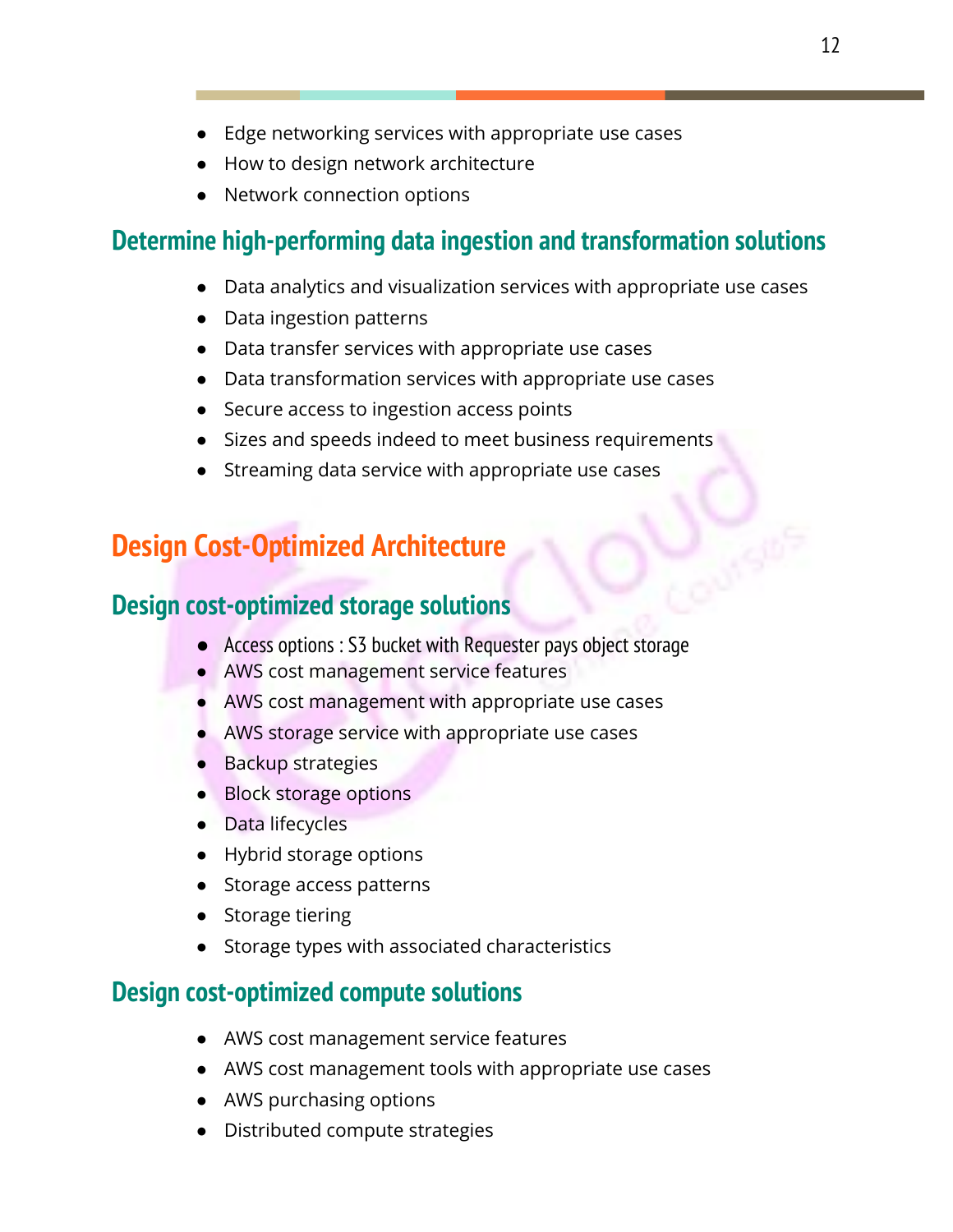- Hybrid compute options
- Instance types, families and sizes
- Optimization of compute utilization
- Scaling strategies

### **Design cost-optimized database solutions**

- Data retention policies
- Database capacity planning
- Database connections and proxies
- Database engines with appropriate use cases
- Database replication
- Database types and services

### **Design cost-optimized network architectures**

- AWS cost management service features
- NAT gateway
- Network connectivity
- Network routing, topology and peering
- Network services with appropriate use cases

### **Introductions DevOps**

### **Understanding DevOps**

- What is DevOps?
- Why DevOps?
- Dev Challenges
- Ops Challenges
- Stages of DevOps Lifecycle
	- Continuous Development
	- Continuous Testing
	- Continuous Integration
	- Continuous Deployment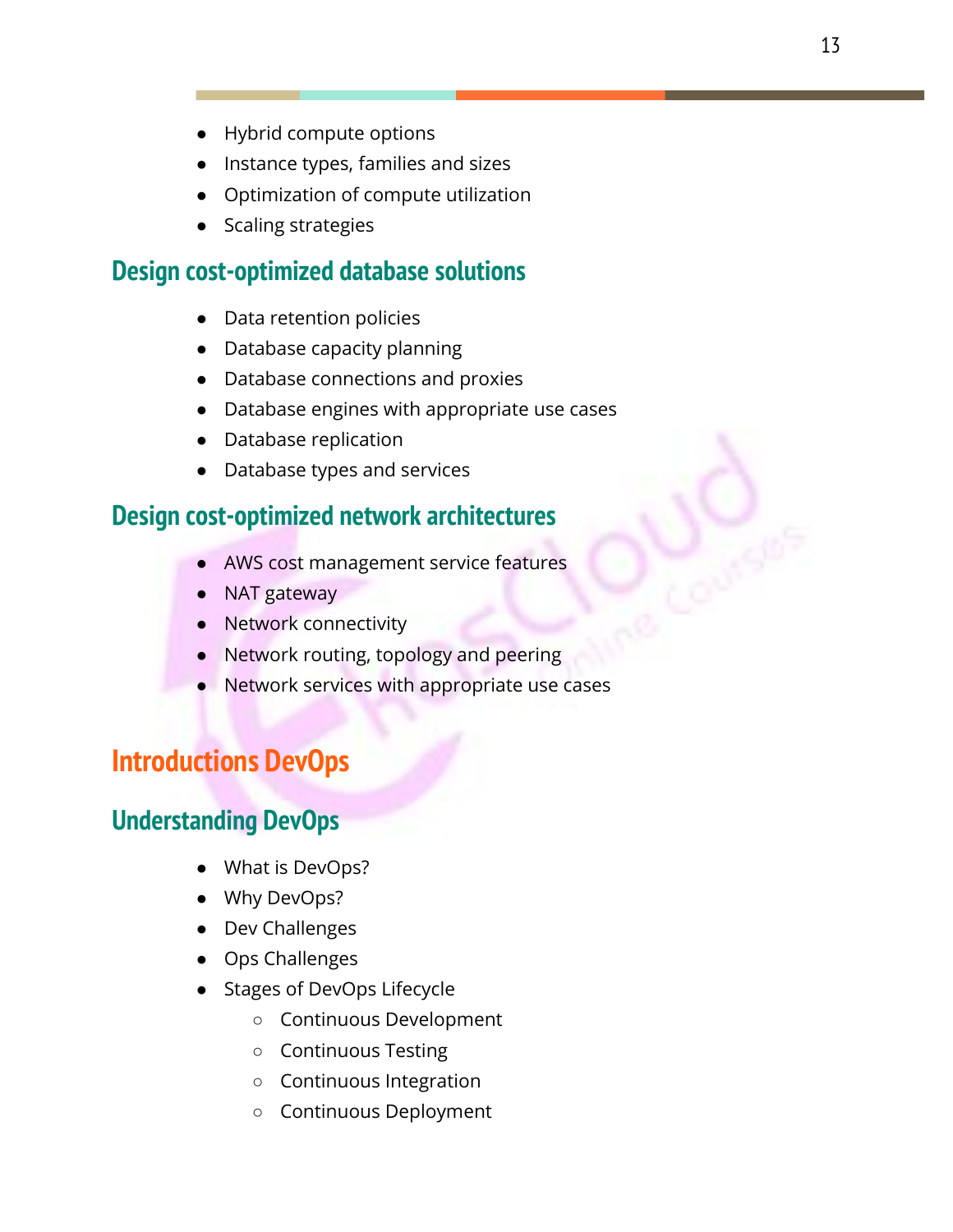- Continuous Monitoring
- The Various DevOps Tools Introduction
- Roles and Responsibilities of a DevOps Engineer
- How DevOps fits in the whole Software Development Lifecycle

### **Git and Github- Version Control System**

- Why Version Control System
- **VCS tools**
- Distributed VCS
- What is Git and Why Git?
- Features of Git
- Git Workflow
- Git Configurations
- Creating Git Repository
- **Syncing Repositories**
- Adding Origin
- Pushing changes
- Pulling changes
- Clone operation
- Concepts of Branches
- Merge requests
- Deleting Branches
- Resolving Merge Conflicts
- Git Ignore
- **Git Stash**
- **Merging Branches**

### **Continuous Integration with Jenkins**

- Challenges before Continuous Integration
- What is Continuous Integration?
- Benefits of Continuous Integration
- Tools of Continuous Integration
- Introduction to Jenkins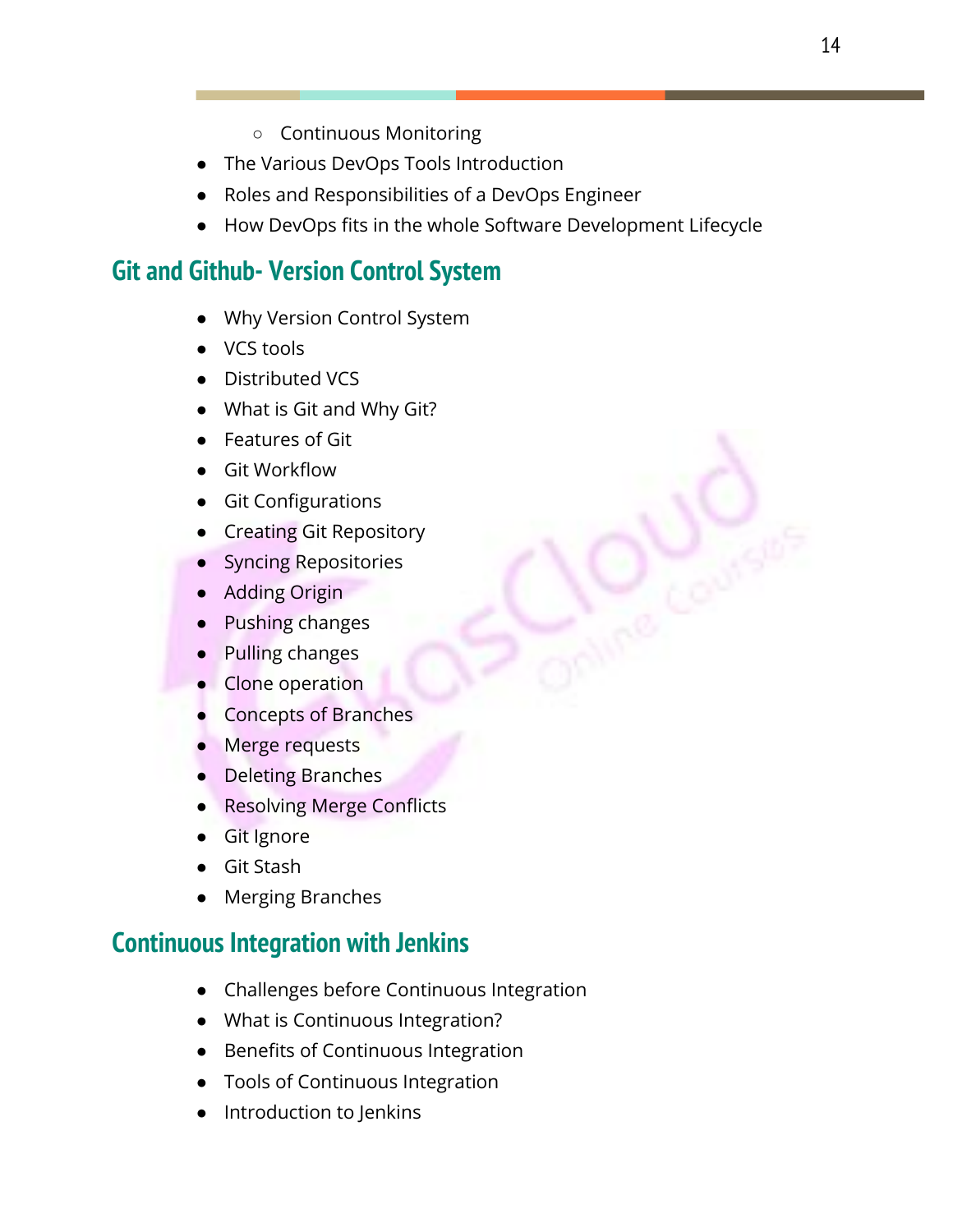- Jenkins Plugins
- Build setup in Jenkins
- Jenkins Pipeline
- Create a simple Pipeline Job
- Full Jenkinsfile Syntax Demo
- Create a full Pipeline Job
- Build Java App
- Build Docker Image
- Push to Private DockerHub
- Create a Multi-Branch Pipeline Job
- Credentials in Jenkins
- Jenkins Shared Library

### **Docker - Containerization**

- Virtualization vs Containerization
- What are Containers and Advantages of Containers
- Architecture of Docker Container
- Components of Docker Images | Registries
- Managing Docker Service
- Running a Container
- Starting | Stopping | Restarting Containers
- Container Networking | Bridge | Host | Overlay
- Managing Storage for Containers
- Understanding Docker File
- Docker Hub Pushing Images to Repository

### **Containerization Orchestration**

- Introduction to Kubernetes
- Understand the Main Kubernetes Components
- Node, Pod, Service, Ingress, ConfigMap, Secret, Volume, Deployment, **StatefulSet**
- Kubernetes Architecture
- Minikube and Kubectl Local Setup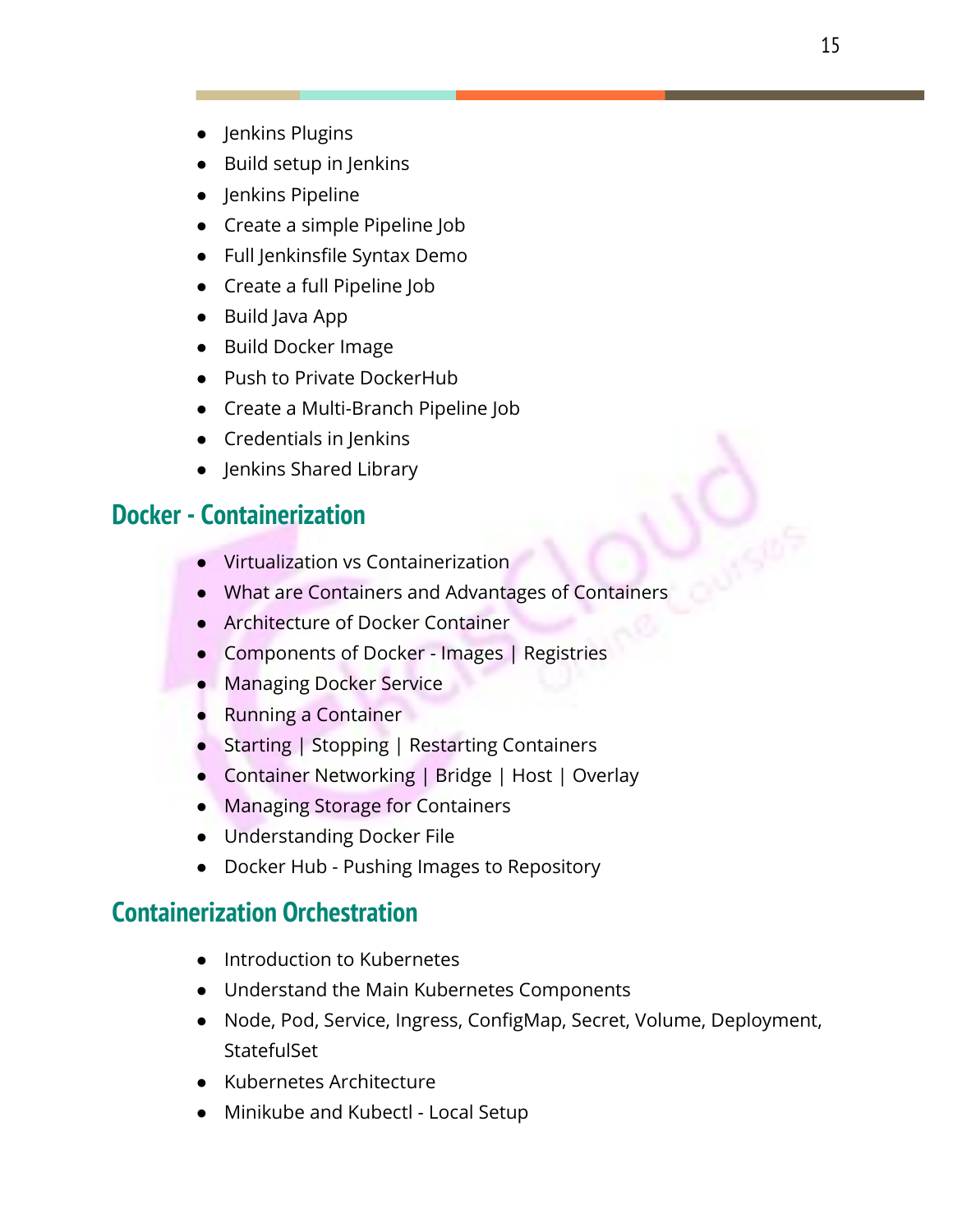- Main Kubectl Commands K8s CLI
- Create and Debug Pod in a Minicluster
- Kubernetes YAML Configuration File
- Create and Configure Deployment and Service Components
- Organizing your components with K8s Namespaces
- Kubernetes Service Types
- Making your App accessible from outside with Kubernetes Ingress
- Persisting Data in Kubernetes with Volumes
- Persistent Volume
- Persistent Volume Claim
- Storage Class
- ConfigMap and Secret Kubernetes Volume Types
- Deploying Stateful Apps with StatefulSet
- Deploying Kubernetes cluster on a Managed Kubernetes Service (K8son Cloud)
- Helm Package Manager of Kubernetes
- Creating a ECS Cluster
- Creating a EKS Cluster

### **Automation with Ansible**

- What is Ansible, Uses and How Ansible Works.
- Architecture
- Control Node
- Managed Node
- Inventory
- Module
- Play and Playbook
- Managing Static Inventory
- Creating Ansible Project Directory and Configurations
- Understanding Ansible Ad-hoc Commands
- Privilege Escalation Configuration
- Understanding YAML and Writing Simple Ansible Playbook
- Using Variables in Ansible Playbook